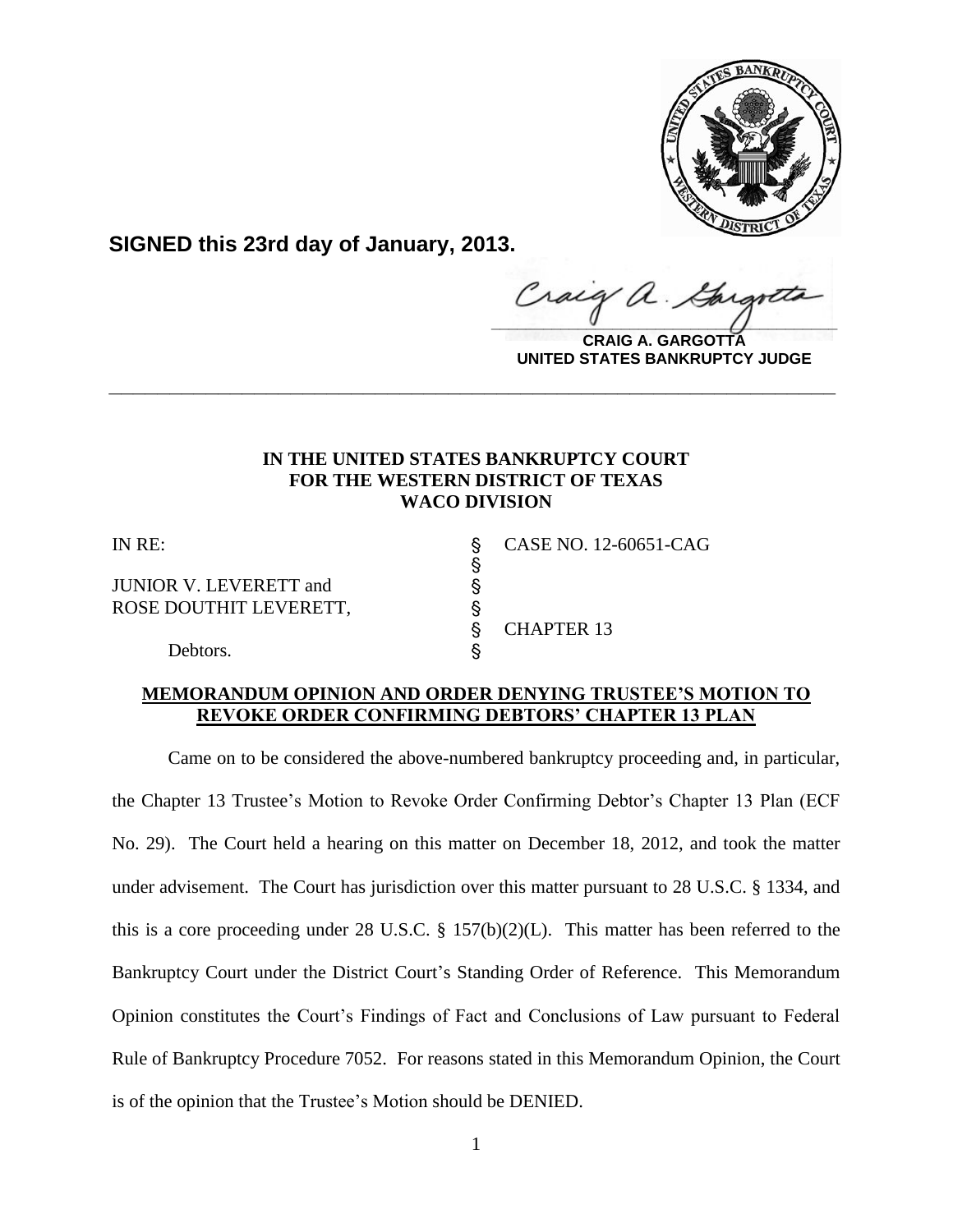## **FACTUAL AND PROCEDURAL BACKGROUND**

In February of 2012, Rose Leverett—one of the Debtors in this case—was indicted in Bosque County for alleged theft of an amount between \$20,000 and \$100,000. The charges stem from Mrs. Leverett's alleged theft of money from a local group known as the West Shore Civic Association.<sup>1</sup> On June 12, 2012, while the criminal case was pending, Mrs. Leverett and her husband (the "Debtors") filed bankruptcy under Chapter 13 and submitted their required schedules and statements (ECF No. 1). According to testimony provided by both Mrs. Leverett and her criminal defense counsel, Debtors filed bankruptcy without defense counsel's knowledge. Similarly, Debtors did not disclose to their bankruptcy counsel that Mrs. Leverett was facing criminal charges. The Court confirmed Debtors' Chapter 13 Plan on October 24, 2012 (ECF No. 26). It was only after confirmation that the Trustee learned of Mrs. Leverett's pending criminal case, when the District Attorney's office called the Trustee after learning of the bankruptcy case. The District Attorney was apparently concerned that Debtors were secretly selling off assets in order to acquire enough money for a plea bargain.<sup>2</sup> Shortly thereafter, the Trustee filed this Motion to Revoke Order Confirming Debtor's Chapter 13 Plan (ECF No. 29), and asked the Court to revoke Debtor's Confirmation Order because the Order was allegedly procured by fraud.

## **PARTIES' CONTENTIONS**

The Trustee claims Debtors fraudulently concealed critical facts during the confirmation process, and that the Court would not have confirmed Debtors' Plan had it known the concealed

 $\overline{a}$ 

 $<sup>1</sup>$  As of the date of this ruling, the Court is not aware of a verdict in this case. The Court, however, is of the opinion</sup> that the verdict in the criminal case is irrelevant because courts must determine confirmation based on information as it exists at the time of confirmation.

 $2^{2}$  In fact, the Trustee filed a Motion to Expedite the hearing on this matter and subpoenaed several witnesses in order to gather and present evidence they believed would show Debtors were illicitly selling assets to pay Bosque County in an alleged plea agreement. A review of the evidence supplied during the hearing, as well as testimony from the subpoenaed witnesses, rebutted the Trustee's theory.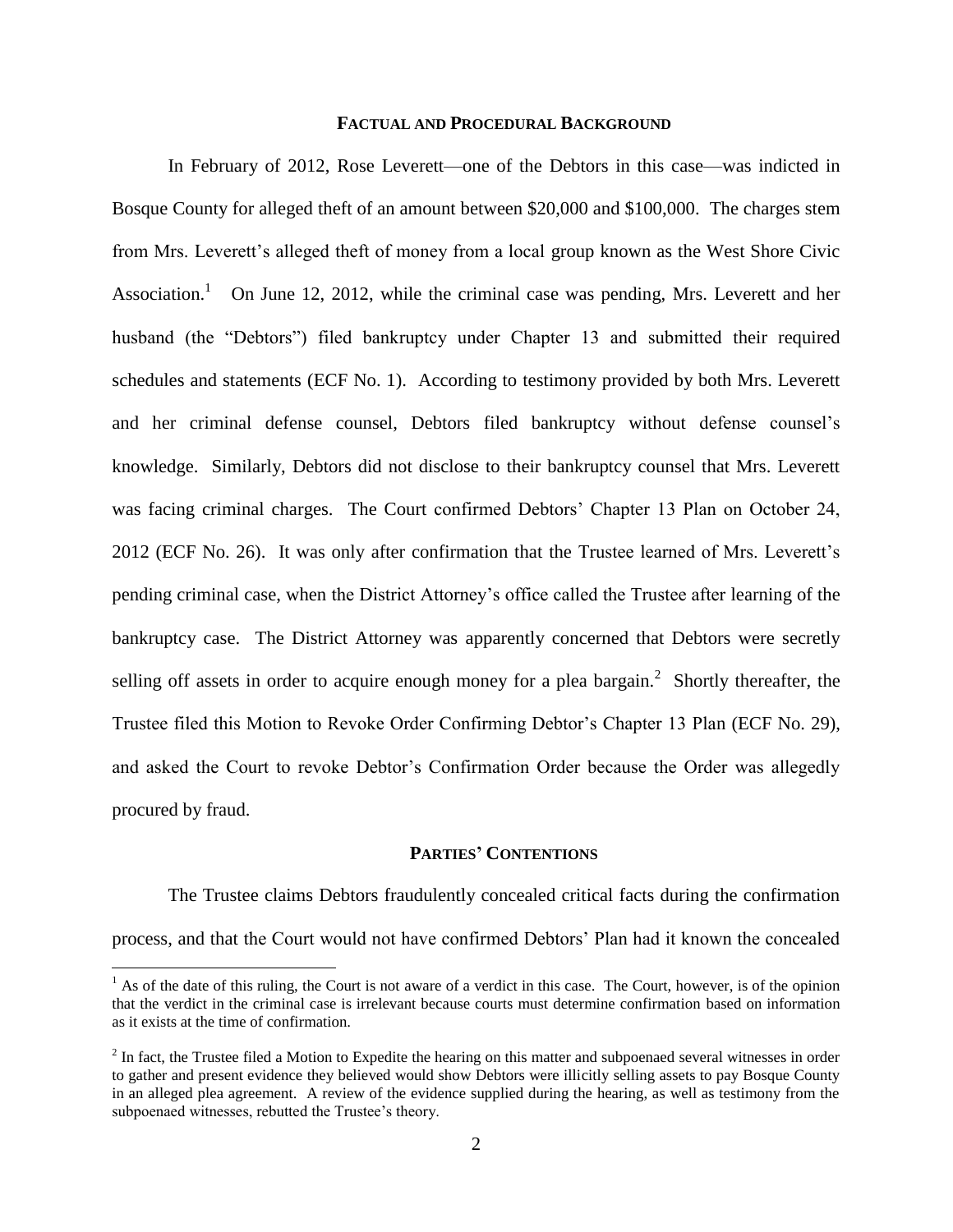facts. Most of these alleged concealments stem from Mrs. Leverett's pending criminal case, of which the Trustee's office had no knowledge until after plan confirmation. According to Trustee, Debtors should have disclosed the pending criminal indictment and their employment of defense counsel, neither of which were on Debtors' schedules and statements. Specifically, Trustee alleges the following omissions on Debtors' schedules and statements allowed them to obtain confirmation by fraud: (1) payments to defense counsel, (2) a claim for restitution in the criminal case, (3) a failure to list the potential restitution claim on Schedule J, (4) a \$10,000 bond claim owed by Debtors to Farmers Insurance, (5) a claim for \$500 owed to Mrs. Leverett's defense counsel, (6) an allegedly undisclosed executory contract with Mrs. Leverett's defense counsel, (7) a failure to disclose the pending criminal case itself, and (8) an alleged sale of a boat to Mrs. Leverett's stepdaughter in January of 2012. Debtors respond that some of these alleged "failures" stem from disclosures that that were not required under the Code, and that others stemmed from inadvertent errors, not by fraud. Debtors argue that, under any circumstance, none of the undisclosed information would have any effect on confirmation, and that as a result the Trustee has not proven a critical element of its case for fraud.

#### **DISCUSSION**

The Bankruptcy Code allows courts to revoke an order of confirmation of a Chapter 13 plan if, after notice and a hearing, the court determines that the order was procured by fraud. 11 U.S.C. § 1330 (West 2012). This is a higher standard than the one trustees and objecting parties face at the plan confirmation stage, which allows courts to deny confirmation if a debtor cannot show that the plan is filed in good faith. *See* 11 U.S.C. § 1325(a)(3). When considering the requirements a debtor must meet to have a Chapter 13 plan confirmed, revocation of that plan after the fact is an extraordinary remedy. A motion to revoke confirmation, therefore, is not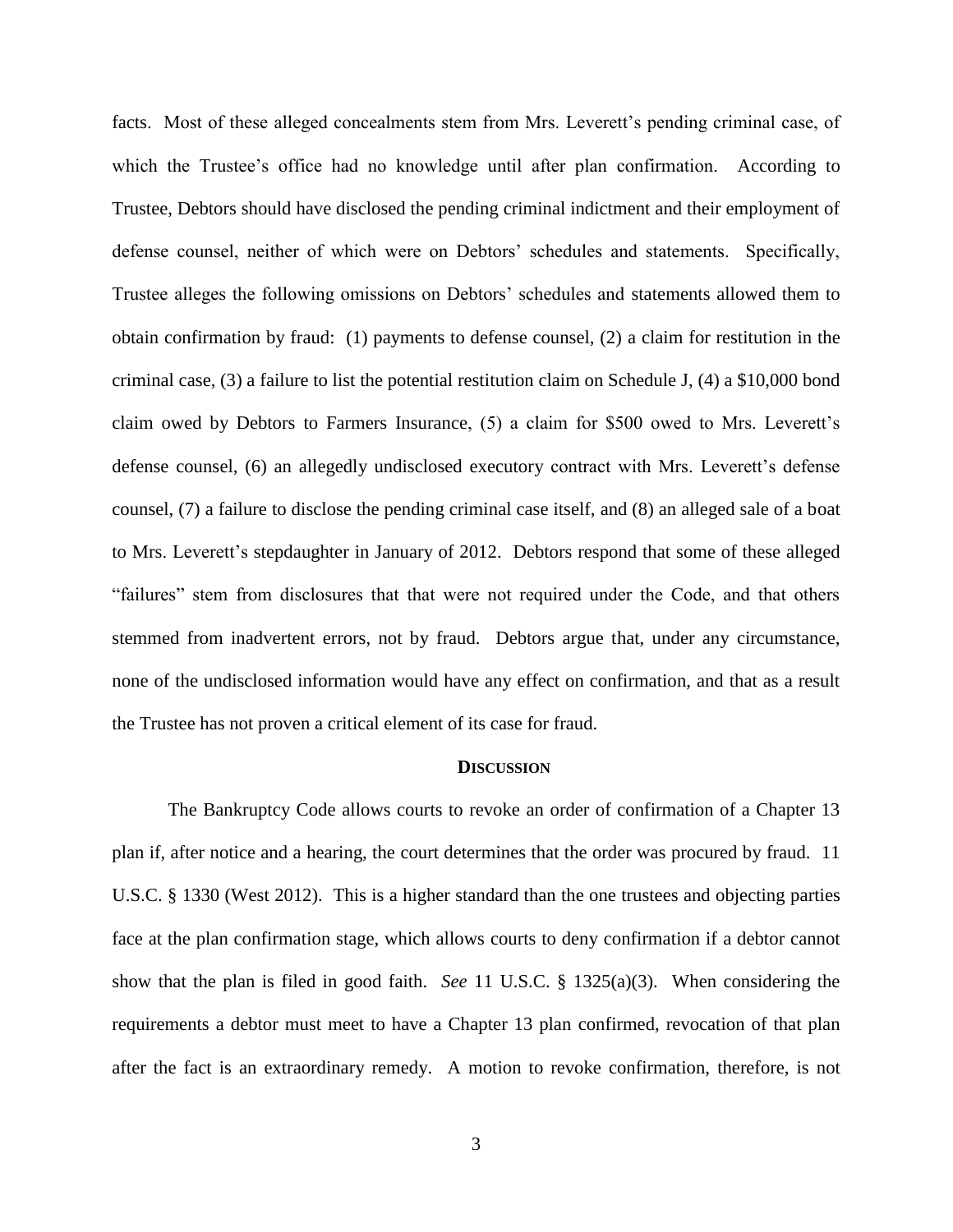simply an opportunity to relitigate issues that were or should have been addressed at confirmation; rather, a party must prove (1) that the debtor made a statement that was materially false; (2) that the representation was either known by the debtor to be false, or was made without belief in its truth, or was made with reckless disregard to the truth; (3) that the representation was made to induce the court to rely upon it; (4) that the court did rely upon it; and (5) that as a consequence of such reliance, the court entered confirmation. *In re Nikoloutsos,* 199 F.3d 233, 238 (5th Cir. 2000) (citing *In re Edwards,* 67 B.R. 1008, 1009-10 (Bankr. D. Conn. 1986)).

In *Nikoloutsos*, the Fifth Circuit considered whether a debtor procured confirmation through fraud by failing to schedule a judgment of over \$800,000, even after the judgment was "unmistakably final." *Id.* The judgment stemmed from a from a personal injury lawsuit in which Mr. Nikoloutsos was found liable for a "malicious assault" against his former spouse. *Id.* at 233. On his schedules, however, Mr. Nikoloutsos stated that he owed nothing to his former spouse. *Id.* at 238. The Fifth Circuit noted that the bankruptcy case itself stemmed from an attempt to avoid paying any of the judgment against him, and that therefore he clearly concealed the judgment against him in order to induce the bankruptcy court to confirm his plan. *Id.* Further, had Nikoloutsos reported the debt, it would have made him ineligible for Chapter 13. *Id.* (citing 11 U.S.C. § 109(e), which states debtors are only eligible for Chapter 13 if they have noncontingent, liquidated debts of less than  $$360,475$ ).<sup>3</sup> On those facts, the Fifth Circuit held that Mr. Nikoloutsos obtained confirmation by fraud. 199 F.3d at 238.

The Bankruptcy Court for the Eastern District of Texas revoked confirmation in a case where the debtor misrepresented the nature of debts in order to avoid paying her creditors in her Chapter 13 case. *In re Davis,* 2011 WL 1302222 (Bankr. E.D. Tex. Mar. 31, 2011). In *Davis*,

 $\overline{a}$ 

<sup>3</sup> At the time of the *Nikoloutsos* opinion, the maximum amount of allowed debt to retain Chapter 13 eligibility was \$250,000. *In re Thomas***¸** 223 Fed. Appx. 310, 314 (5th Cir. 2007) (citing *Nikoloutsos*).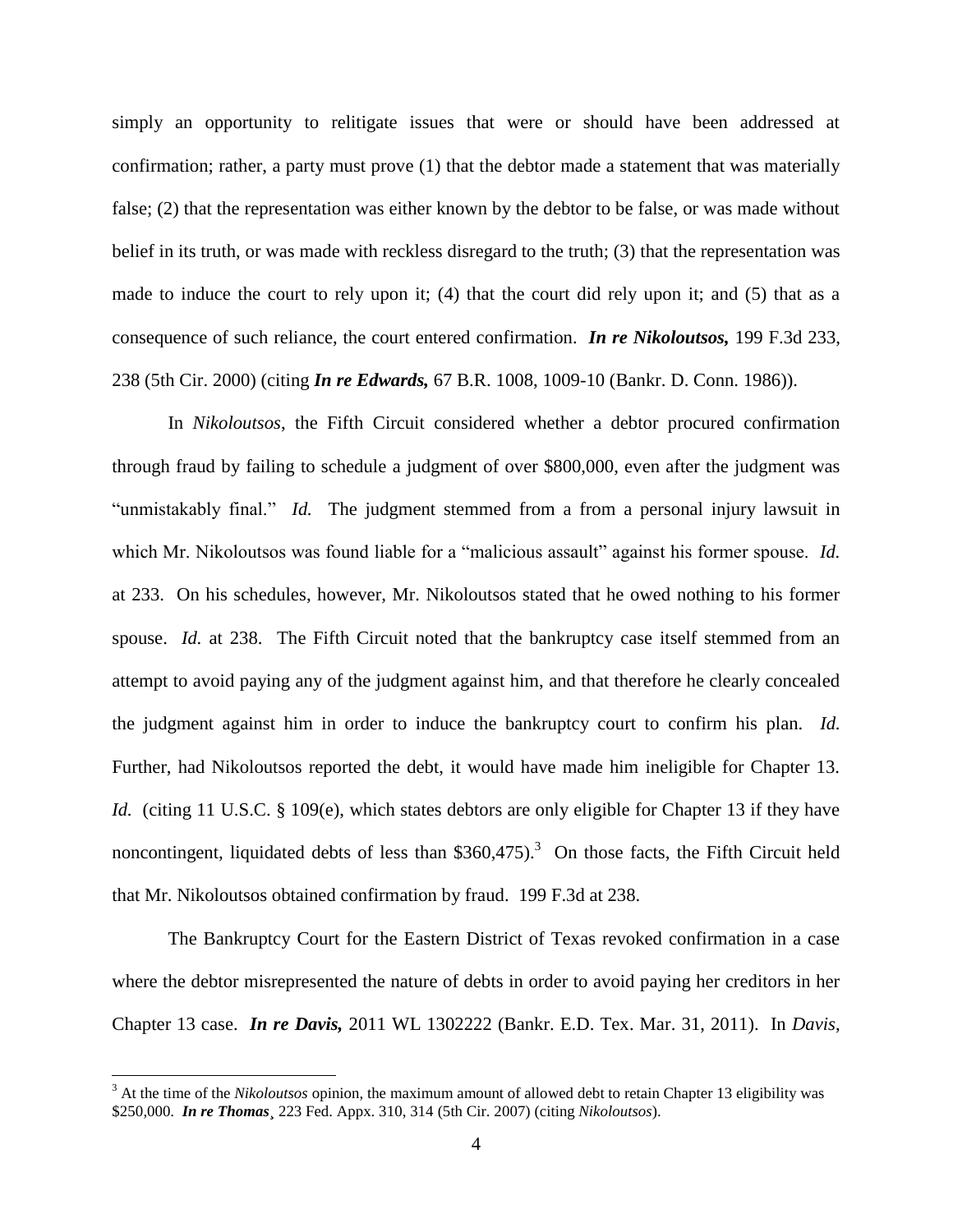the Court noted that, based the on debtor's schedules and statements, she filed bankruptcy "solely for the purpose of addressing her credit card debts." *Id.* Her Chapter 13 plan as proposed would pay all of her unsecured creditors in full. *Id.* The debtor's conduct throughout the course of the bankruptcy case, however, indicated that she intended to pay as few creditors as possible by filing boilerplate, procedural objections to their claims. *Id.* The court concluded that, had it known at the time of confirmation that she would be objecting to every single claim on what the court considered to be frivolous grounds, especially considering the fact that the debtor was an affluent individual making a six-figure salary, the court would not have confirmed her plan. *Id.* The court found these grounds sufficient to revoke the debtor's confirmation order. *Id.*

In the Southern District of Texas, a bankruptcy court revoked confirmation after discovering that the debtors intentionally misrepresented their tax liability. *In re Thomas,* 337 B.R. 879 (S.D. Tex. Feb. 13, 2006, *aff'd In re Thomas***,** 223 Fed. Appx. 310, 314 (5th Cir. 2007)). The Court noted that the amount of tax liability disclosed was far below what the IRS actually claimed, and that the number the debtors chose to disclose was "arbitrary" with "no basis in fact or in law." 337 B.R. at 883. Debtor's counsel throughout the case continued to provide arbitrary numbers that were at best inaccurate, leading the bankruptcy court to determine that both the debtors and their counsel knew that their plan, which included misrepresentations as to their tax liability, did not meet the requirements of Chapter 13. *Id.* at 887. According to the Court, counsel manipulated the figures on the debtors' schedule and their plan in order to comply the Chapter 13 requirements, and that had the court known the real amount of liability the plan would not have been confirmed. *Id.* Indeed, the debtors' counsel admitted outright that he "was trying to obviously get jurisdiction over [the IRS] to make sure something did not survive the Chapter 13 discharge." *Id.* On that basis, the court revoked confirmation. *Id.* at 894.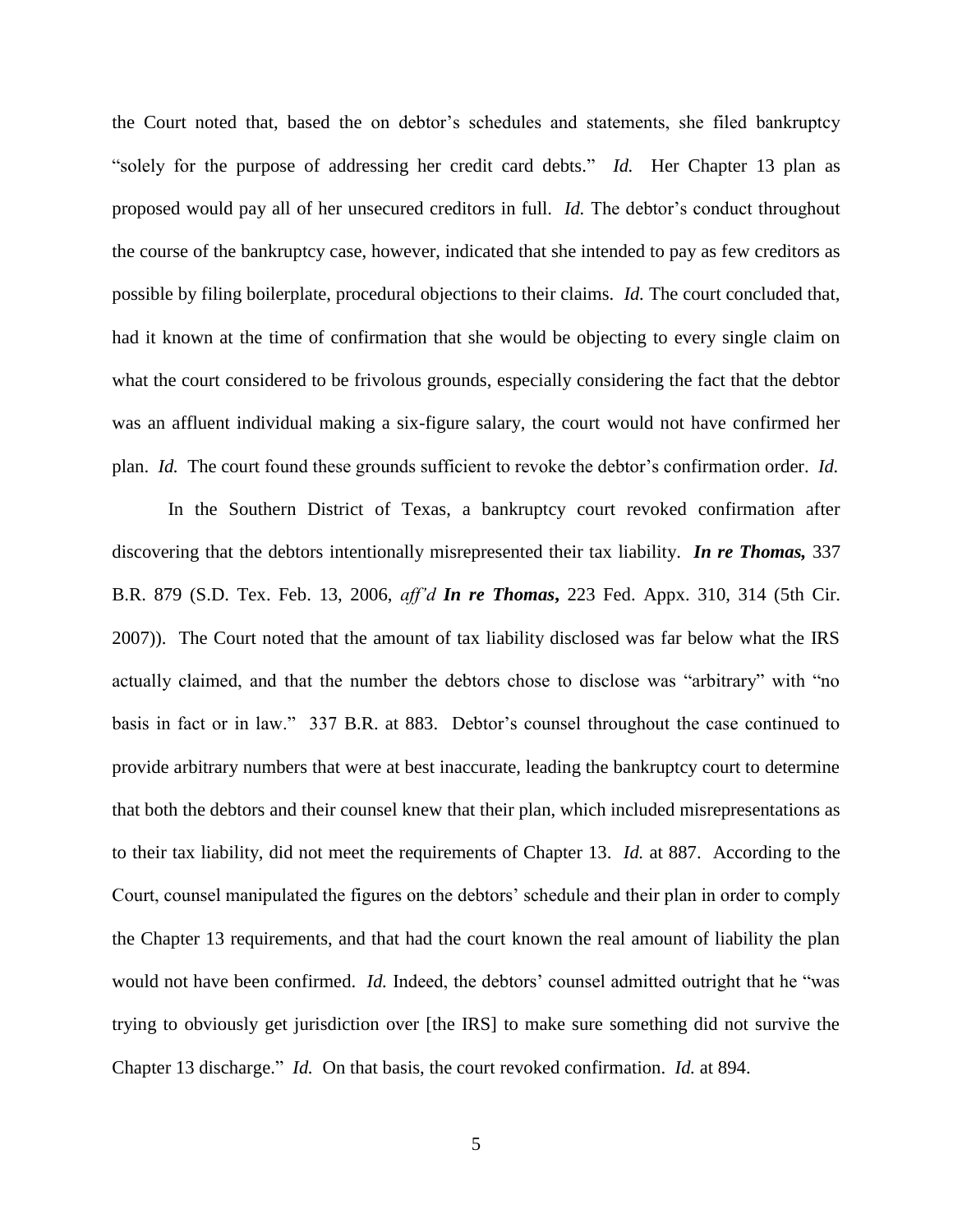A case in another jurisdiction interpreting *Nikoloutsos* highlighted the need for a requisite mental state in order to prove fraud. *In re Randolph***,** 273 B.R. 914 (M.D. Fla. Jan. 23, 2002) (ruling that the plaintiff did not meet its burden in proving that debtors intended to fraudulently obtain confirmation of their plan). The court in *Randolph* noted that the plaintiff offered only two pieces of evidence to prove mental state: (1) the experience of the debtor's counsel in bankruptcy matters, and (2) that plaintiff objected to its treatment under the plan. *Id.* at 919. The court, taking into account that the plaintiff never tied either piece of evidence to exactly how either piece of evidence showed intent of the debtor to fraudulently obtain confirmation, did not revoke the debtor's plan. *Id.* It is with these principles that the Court examines Trustee's Motion to Revoke Order of Confirmation.

### A. Pending Criminal Case

The Trustee argues Mrs. Leverett's pending criminal case, and its possible implications, should have been disclosed or scheduled prior to plan confirmation. Specifically, the Trustee claims Debtors should have disclosed (1) the criminal indictment itself, (2) potential restitution as a claim on Schedule F (Creditors Holding Unsecured Nonpriority Claims), and (3) a potential restitution claim on Schedule J (Current Expenditures of Debtors) as a projected expense. When Debtors filed bankruptcy, Mrs. Leverett was under indictment for alleged theft. At the time of filing, there had been no adjudication of her guilt, and no verdict entered that would have affected her financial status. No claim for restitution existed at the time of confirmation. This case is therefore distinguishable from *Nikoloutsos*, in which the debtor failed to disclose a final judgment against him.

The Court also finds that the pending criminal case is not a contingent claim that should have been scheduled on Debtors' Schedule F. Though not defined by the Bankruptcy Code, the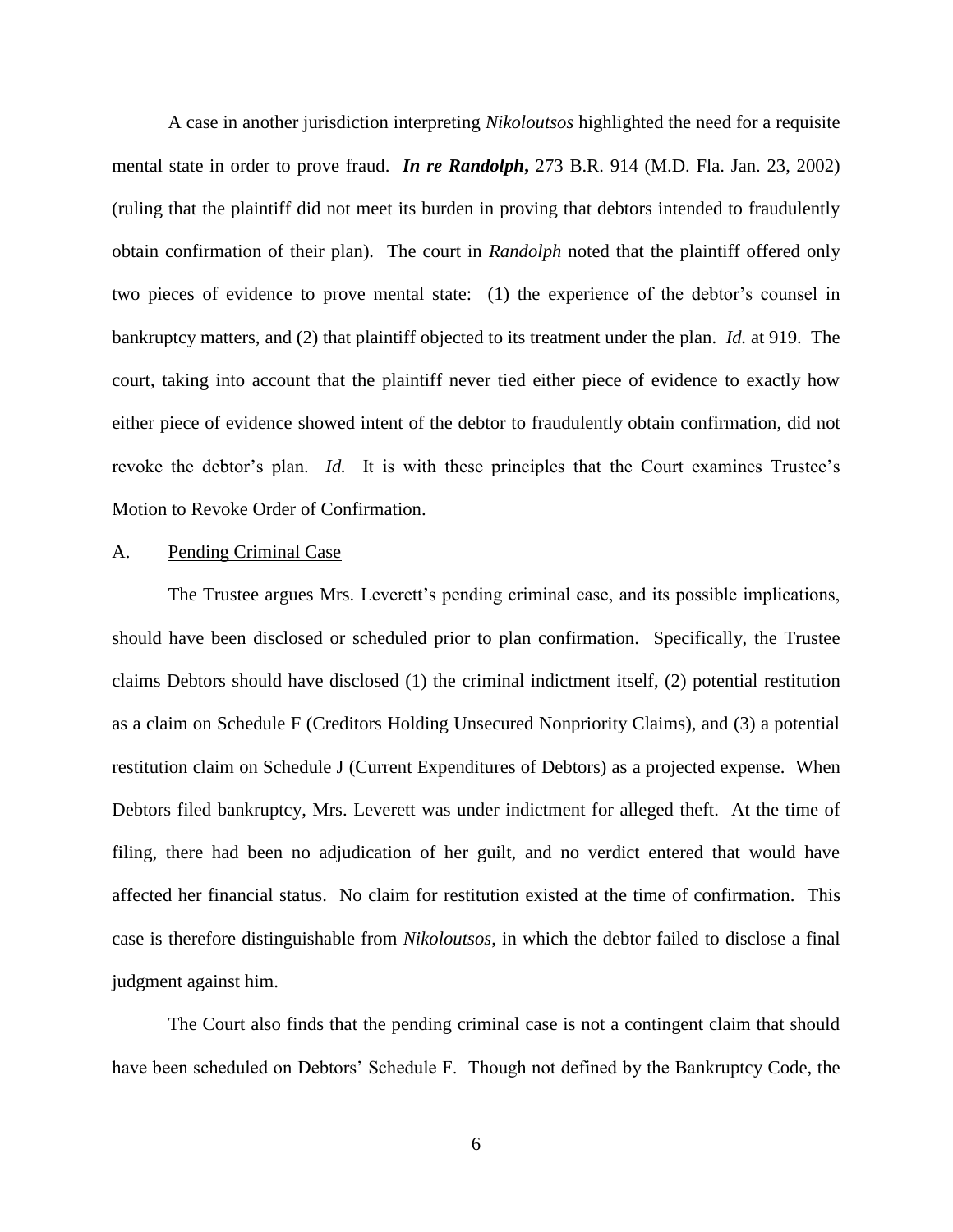Fifth Circuit has defined a claim as contingent if the debt "is one which will be called upon to pay only upon the occurrence or happening of an extrinsic event that will trigger the liability of the debtor to the alleged creditor." *In re Ford,* 967 F.2d 1047, 1051 (5th Cir. 1992 (quoting *In re All Media Properties***,** 5 B.R. 126, 133 (Bankr. S.D. Tex. 1980)) (emphasis removed). Notably, to be a contingent claim, the claim must also have been "reasonably contemplated by the debtor and creditor *at the time the event giving rise to the claim occurred.*" *Ford,* 967 F.2d at 1051 (emphasis added). The Court cannot reasonably conclude that, at the time Mrs. Leverett allegedly stole money, Bosque County was reasonably contemplating a potential claim against Mrs. Leverett for the alleged theft. Moreover, at the time of confirmation, whether the event giving rise to the claim occurred at all was in dispute. Indeed, because Mrs. Leverett's criminal trial had not started at the time of confirmation, the event in question was presumed to not have occurred at all. The Court finds that the failure to disclose Mrs. Leverett's criminal indictment as a contingent claim is insufficient grounds to revoke confirmation.

There is also the question of whether Mrs. Leverett's criminal case is a lawsuit requiring disclosure on Debtors' Statement of Financial Affairs. Question 4 on the required Statement of Financial Affairs asks every debtor to list "all suits and administrative proceedings to which the debtor is or was a party within one year immediately preceding the filing of [the] bankruptcy case." The Court recognizes that trustees and creditors look to lawsuits as a potential measure of whether additional money will be entering or leaving the estate during or after the bankruptcy. It is possible that the trustee and creditors would be interested in a potential criminal case involving theft due to the likelihood of court-ordered restitution. The Court also recognizes the tension debtors with pending criminal charges face when filing bankruptcy. Nothing in the Bankruptcy Code expressly prohibits the use of a debtor's schedules and statements as evidence against them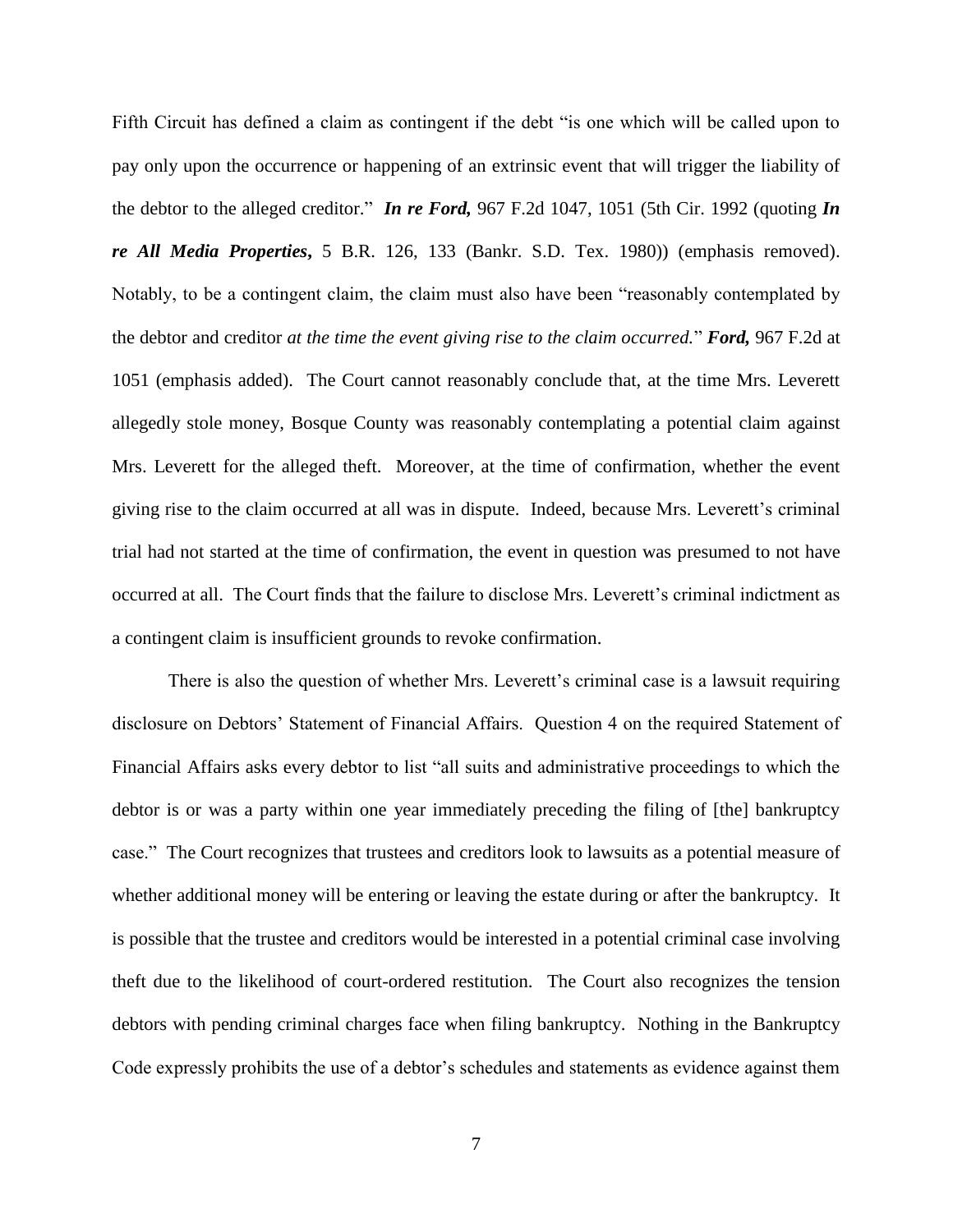in a criminal case. 4 COLLIER ON BANKRUPTCY 521.08 (Alan R. Resnick and Henry J. Sommer, eds., 16th Ed. 2010) (internal citations omitted). It is therefore conceivable that debtors would be loath to make statements on financial affairs regarding a pending criminal case out of a desire to avoid those statements being construed against them in the criminal case. Considering the competing interests at hand, the Court does not make a determination as to whether Debtors were required to disclose Mrs. Leverett's criminal case as a lawsuit, because the Court's knowledge of the criminal case would not have changed the outcome of plan confirmation.

Although disclosing the criminal case might have been the more prudent option, the Court fails to see how disclosing these facts would have affected confirmation. The Court cannot, at the time of confirmation, speculate as to what a debtor might owe creditors in the future no more than it can speculate as to whether a debtor will maintain employment throughout the life of a Chapter 13 plan. The overly speculative nature of the potential restitution claim would have rendered the Court unable to deny confirmation on that basis, even if the potential claims had been disclosed. As with all Chapter 13 cases, if a new claim against the estate renders Debtors unable to perform under their confirmed plan, the Trustee can pursue its remedies at that time. The Court, however, finds Debtors' lack of disclosure of the pending criminal proceeding does not constitute fraud because the Trustee failed to show that disclosure would have affected confirmation.

#### B. Payments to Criminal Defense Counsel

The Trustee further asserts that Debtors failed to disclose the fact that they had an agreement with Mrs. Leverett's defense counsel, Robert Callahan, and failed to disclose payments they made to him. The Trustee further claims Mr. Callahan has a claim against Debtors for \$500, and that they failed to disclose the claim on their schedules. The Trustee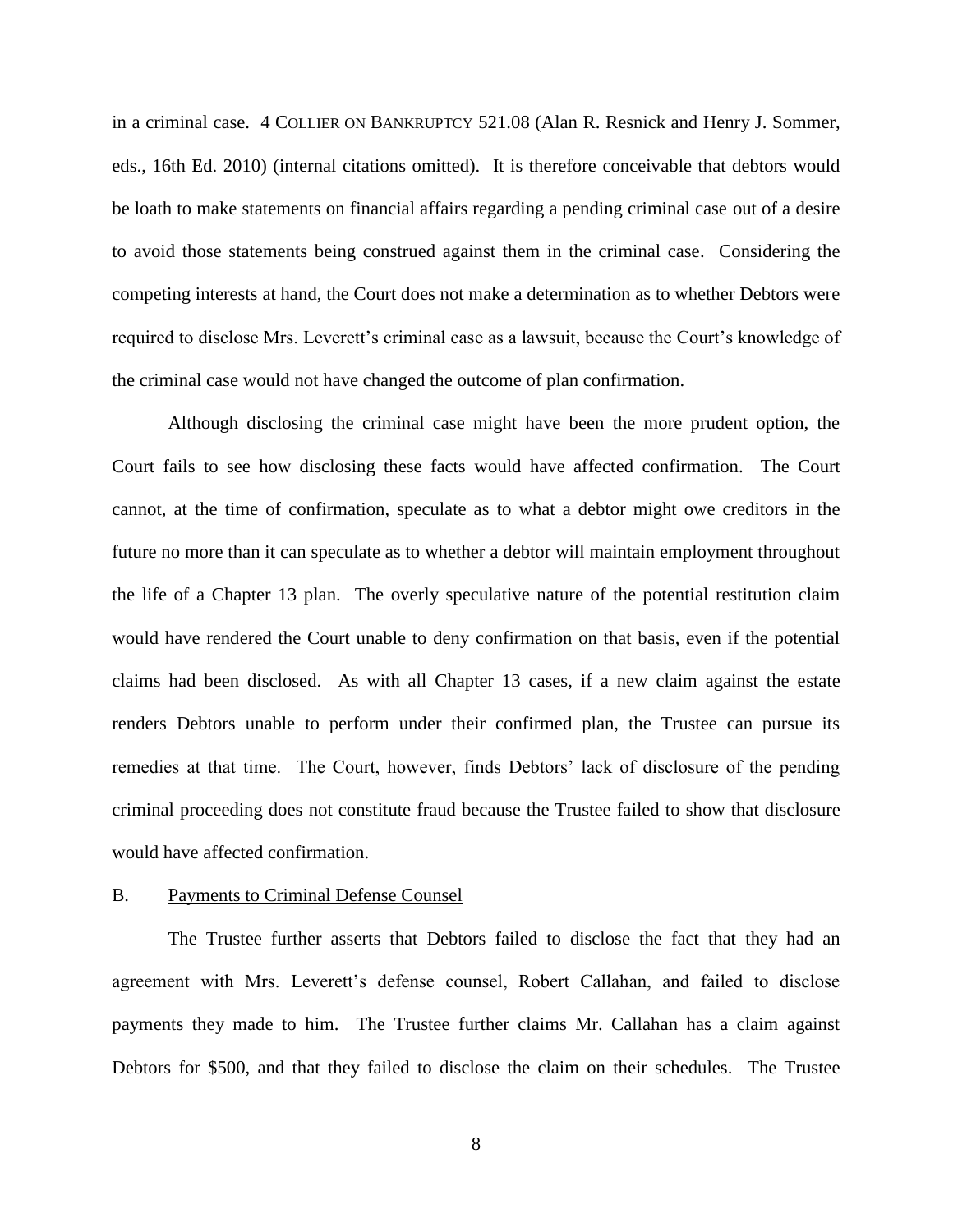provided the contract with Mr. Callahan (Tr. Ex. 2), an accompanying promissory note (Tr. Ex. 3), and several checks and money orders used to pay Mr. Callahan (Tr. Ex. 4) to support these claims. At hearing, Debtors testified that they paid Mr. Callahan with income derived from social security, which is exempt from distribution to creditors and therefore is not required to be paid into a Chapter 13 plan. *See* 11 U.S.C. § 101(10A)(B) (excluding social security income from being included in a debtor's monthly income); *In re Ragos***,** 700 F.3d 220 (5th Cir. 2012). Further, Mr. Callahan testified in court that, though Debtors allegedly owed him \$500, he was not filing a claim against Debtors and was in fact not charging them the final \$500 payment. The Trustee did not provide any evidence to refute either of these claims. The Court therefore finds that the disclosure of the payments to Mr. Callahan, the agreement between Debtors and Mr. Callahan, and his alleged claim against Debtors, would not have impacted the Court's decision to confirm Debtors' Plan, and therefore the failure to disclose these facts does not constitute fraud sufficient to revoke the confirmation of Debtors' Plan.

## C. Sale of Debtors' Boat

 $\overline{a}$ 

At the hearing, Debtors testified that they sold their boat to Mrs. Leverett's step-daughter in January of 2012 for an amount between \$7500 and \$8000.<sup>4</sup> Debtors did not disclose this sale as required on their Statement of Financial Affairs  $(Tr. Ex. 1).$ <sup>5</sup> The Trustee posited two general theories as to why this omission constitutes fraud. First, the Trustee argued that, had the sale of the boat been disclosed, it would have affected the liquidation analysis all Chapter 13 Debtors

<sup>&</sup>lt;sup>4</sup> The discrepancy in sale price stems from conflicting testimony from Mrs. Leverett, who at one point testified that the sale price was \$7,500, but then, through receipts offered by the Trustee, testified that her stepdaughter paid her \$5,000 cash and then paid a bail bondsman \$3,000 to get Mrs. Leverett out of jail after she was arrested on suspicion of theft.

<sup>5</sup> Question No. 10 on the Statement of Financial Affairs requires the debtor to list all property sold in the last two years, other than property sold in the ordinary course of business (Tr. Ex. 1).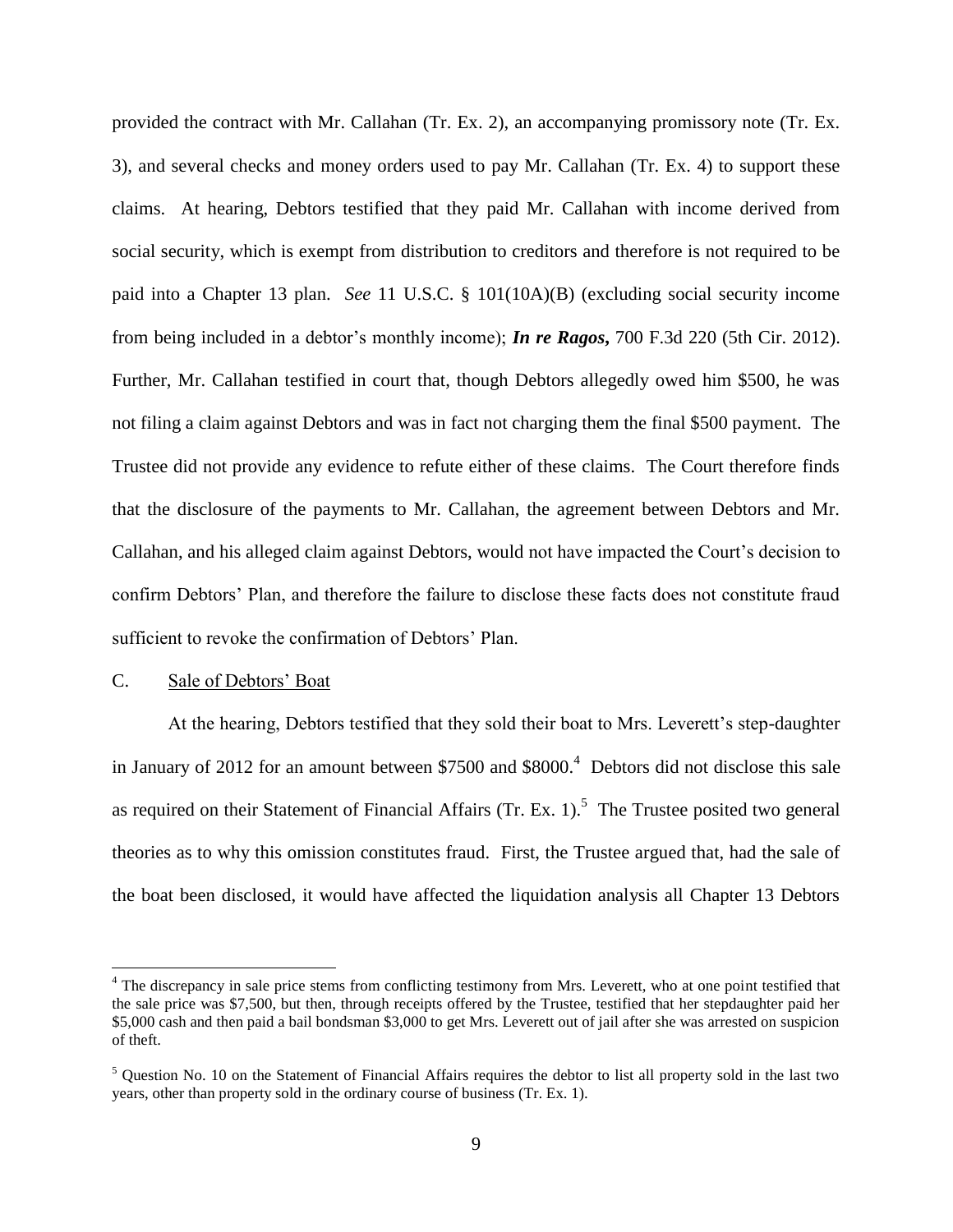must satisfy prior to confirmation.<sup>6</sup> Further, the Trustee argues that the sale of the boat to a family member of the Debtors could constitute a preference action. Neither issue argued by the Trustee meets the burden of proof to revoke confirmation.

First, the Trustee did not provide evidence to the Court as to exactly how the sale of the boat, had it been disclosed, would have affected the liquidation test, or the ability for the court to confirm Debtors' Plan. If the boat was non-exempt property, the result would still have been the same because the boat had already been sold at the time of filing bankruptcy. Trustee would only have a potential interest in the proceeds from the sale, which, based on the amount of money in Debtors' bank accounts, have presumably been spent. Further, in order for the Court to determine that a potential preference action would cause the Court to deny confirmation had it been disclosed, the Court would have to hear evidence that the sale of the boat was, in fact, a preference. Because the Court did not hear evidence on this issue, it requires too much speculation to determine that a potential preference claim should unwind confirmation. The Court finds the failure to disclose the sale of the boat does not meet the *Nikoloutsos* test for fraud.

# D. Bond Claim

 $\overline{a}$ 

Trustee's final point is that Debtor did not disclose a bond claim in the amount of \$10,000 for insurance restitution. From testimony elicited at trial, the civic organization from which Mrs. Leverett allegedly took money is insured by Farmers Insurance. After the alleged theft, Farmers paid the organization \$10,000 as part of a claim and then hired a collection agent to pursue restitution of the \$10,000 claim from Mrs. Leverett (Tr. Ex. 7). When Debtors filed bankruptcy, they listed the claim on Schedule F (Unsecured, Nonpriority Claims), but rather than

 $6$  See 11 U.S.C. § 1325(a)(4) (West 2012) (requiring all Chapter 13 plans to pay creditors at least as much as they would be paid in a Chapter 7 case).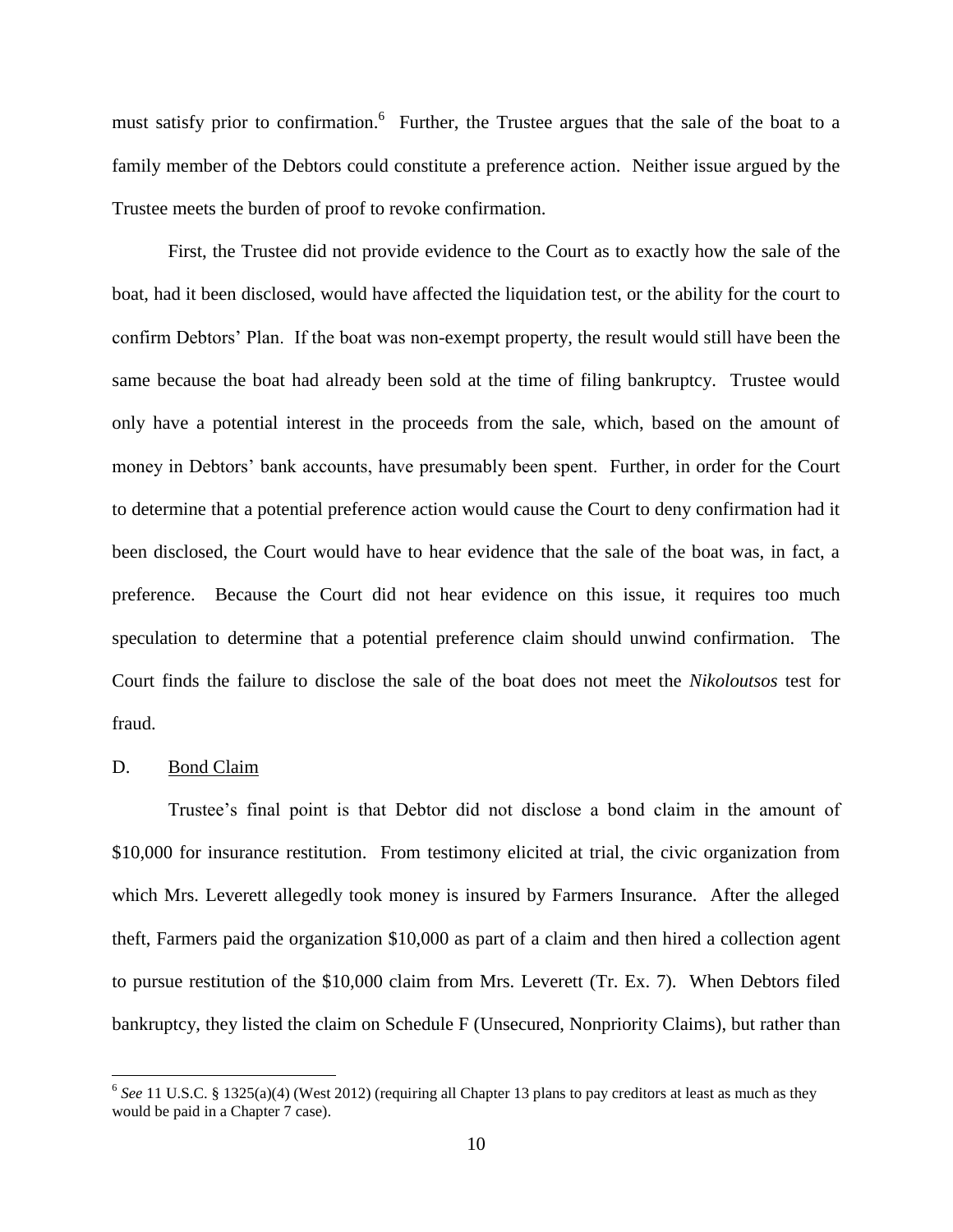listing the \$10,000 amount, Debtors listed the amount as "Notice Only," indicating that the amount of the claim had not been fixed (Tr. Ex. 1). Further, Debtors did not describe the nature of their claim, which the claim notice characterized as "insurance restitution" (Tr. Ex. 7). The Trustee argues that this restitution claim, had it been property listed on Debtors' Schedule F, would have alerted creditors and the Trustee to Mrs. Leverett's pending criminal case. The Trustee further claims that this \$10,000 claim would have affected Debtors' ability to satisfy the liquidation test under Section 1325(a)(4). The Court does not see how this is the case, or how it would have affected confirmation at all. The collection agent for Farmers Insurance, Recovery Partners LLC, filed a proof of claim in the case for the amount of \$10,000. The Court had knowledge of this claim and therefore failure for Debtors to disclose the claim on their schedules did not impact confirmation. Further, Debtors objected to the claim (ECF No. 8) and the Court granted the objection (ECF No. 17) after Recovery Partners did not file a response. The \$10,000 insurance restitution claim was disallowed, and therefore has no effect on the administration of the estate. The Court finds that, while Debtors should have disclosed the amount and nature of Recovery Partners' claim, the failure to disclose did not result in confirmation of the plan, and therefore the Court cannot revoke confirmation due to the failure to disclose.

#### **CONCLUSION**

The Court emphasizes that it does not condone Debtors' conduct in this case. Bankruptcy is designed to afford protection for the honest but unfortunate debtor, and anything but a complete account of all information required by the schedules and statements not only undermines Debtors' position as honest but unfortunate debtors, but also casts a pall on the legitimacy of the entire bankruptcy process. From the evidence presented, it appears Debtors failed to disclose key facts that the Trustee and other creditors have a right to review prior to